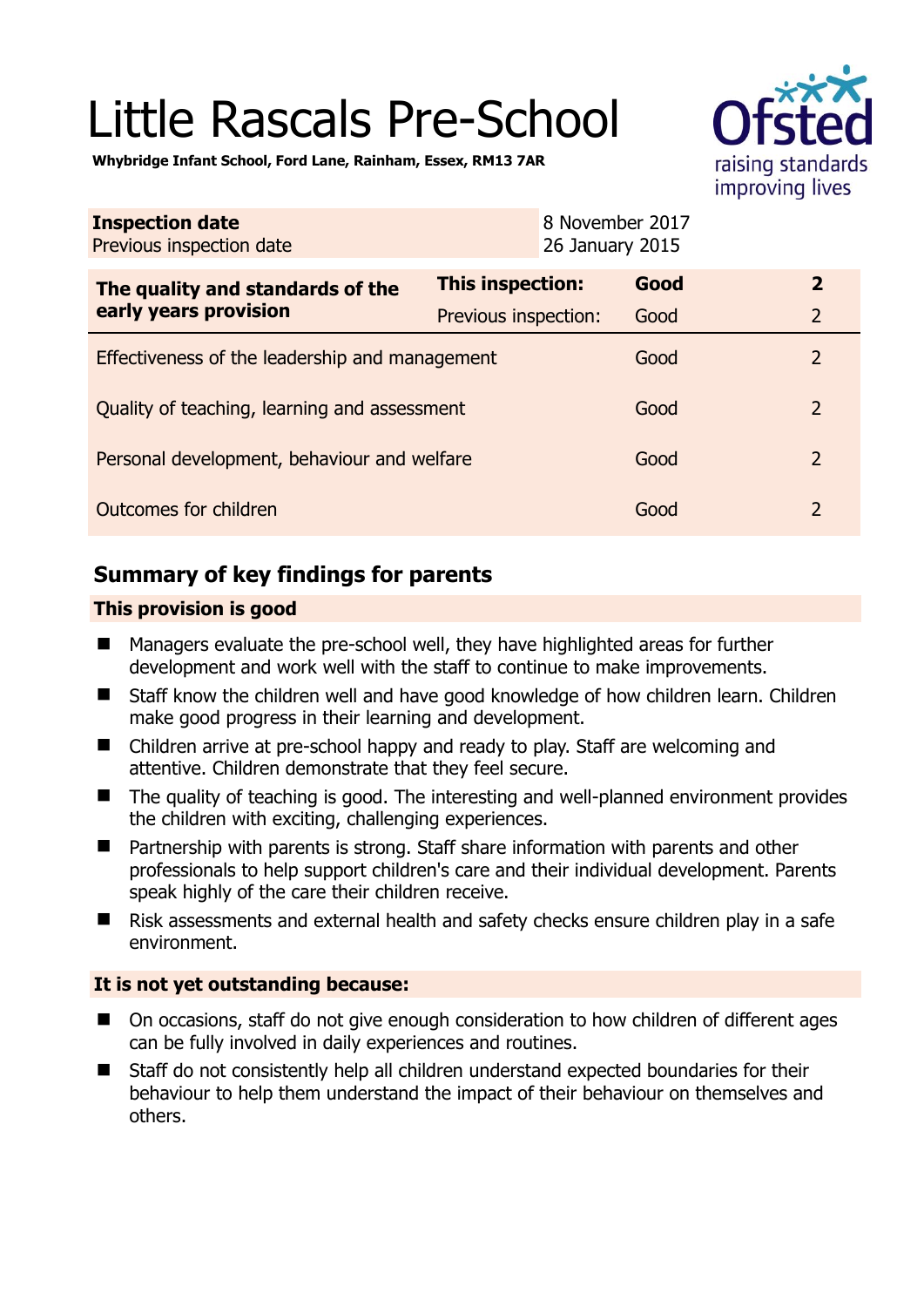# **What the setting needs to do to improve further**

#### **To further improve the quality of the early years provision the provider should:**

- $\blacksquare$  fully support the engagement of children of different ages when they take part in experiences and daily activities together
- help children develop clear expectations about their behaviour to aid their personal development and understanding of the impact of their actions.

### **Inspection activities**

- The inspector observed children as they played and took part in daily routines.
- $\blacksquare$  The inspector spoke with children, staff and the managers at appropriate times during the inspection.
- The inspector looked at children's records, evidence of the suitability of staff working in the provision and a wide range of other documents, including policies and procedures.
- The inspector took account of the views of the parents spoken to on the day of the inspection.
- The inspector carried out a joint observation with a manager.

### **Inspector**

Claire Nunn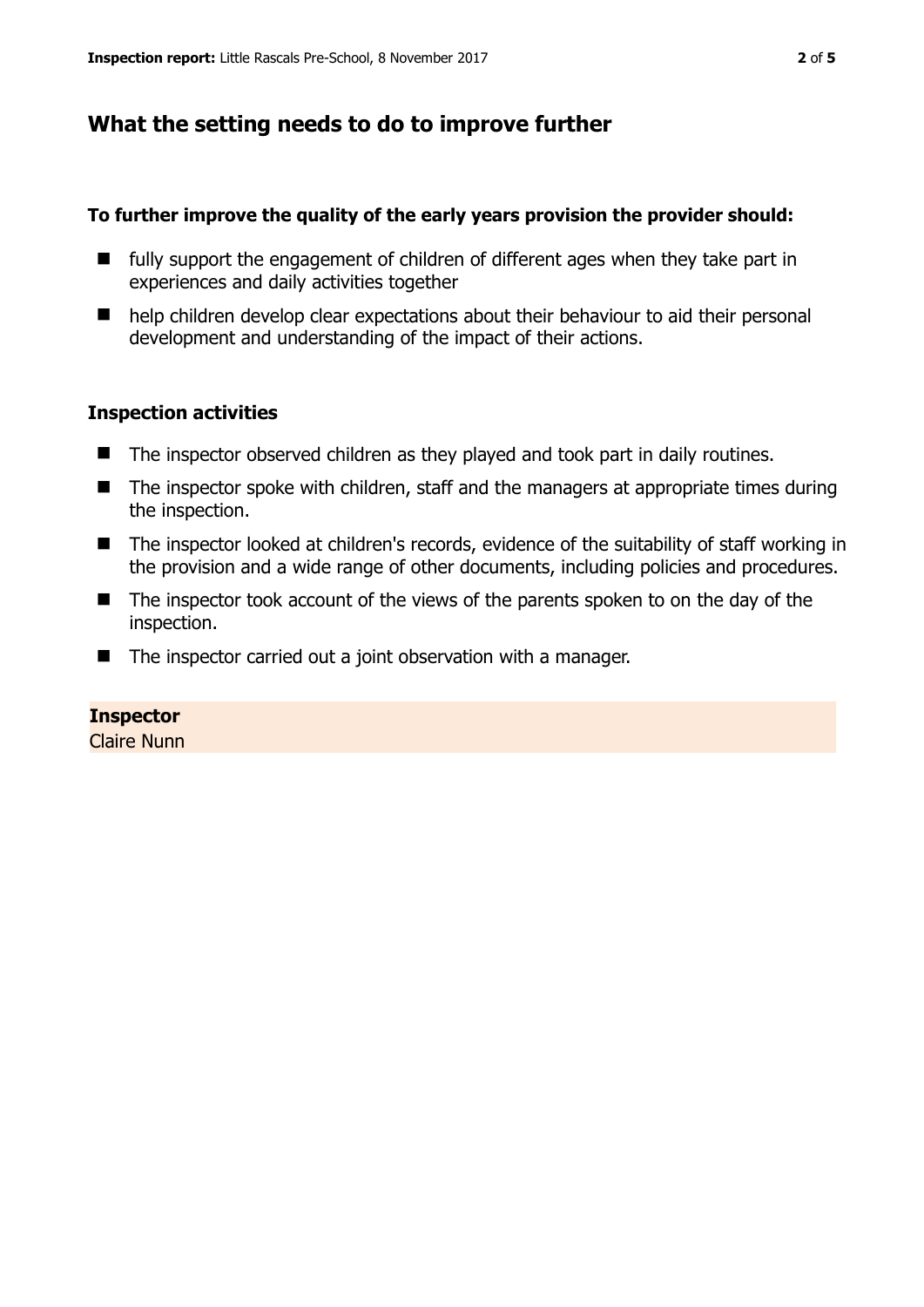## **Inspection findings**

#### **Effectiveness of the leadership and management is good**

The managers demonstrate their strong commitment to achieving the best outcomes for children. They monitor the quality of teaching and plan an effective programme of professional development. Safeguarding is effective. There are good recruitment procedures to check and verify the suitability of all staff to be working with children. Staff understand child protection issues and keep up to date with current guidance and legislation. Staff provide extra support for those children who need it, for example, they attend additional training at the local hospital to support children's medical needs. Staff assess children's progress and seek early support where needed.

### **Quality of teaching, learning and assessment is good**

Staff use information gathered from parents, and their initial observations, to plan effectively for children's next steps of learning. The quality of teaching is good, for example, staff join in with children's play, sing favourite songs, and ask questions to support children's language and thinking skills. Staff support children to gain good mathematical skills to build on their next steps in learning. For example, they teach children the names of various shapes, using blocks. Staff effectively help children who are learning to speak English as an additional language. For example, they model correct pronunciation of words and repeat phrases while children play together.

#### **Personal development, behaviour and welfare are good**

There is a wide range of resources readily available for children to choose for themselves. Children feel valued. For example, when staff celebrate their work on display and praise their efforts proudly. Staff regularly check the environment to help ensure children can play in safety. Children enjoy being physically active and have regular opportunities for outdoor play. Children learn about hygienic practices. For example, they wash their hands before eating. Staff encourage children to be independent as they make choices about the activities in which they participate. Children learn about the wider world around them. For example, children learn about different cultural festivals.

#### **Outcomes for children are good**

Children are eager learners who acquire the skills and knowledge that prepare them well for their move on to school. Children whose starting points are below those of children of the same age make good progress and gaps in attainment close steadily. Children follow familiar routines and instructions. For example, when they arrive, they know to find their name card for self-registration. Children have favourite books and can answer questions about events in the stories. Children happily join in with rhyming lines and repeated phrases in familiar stories.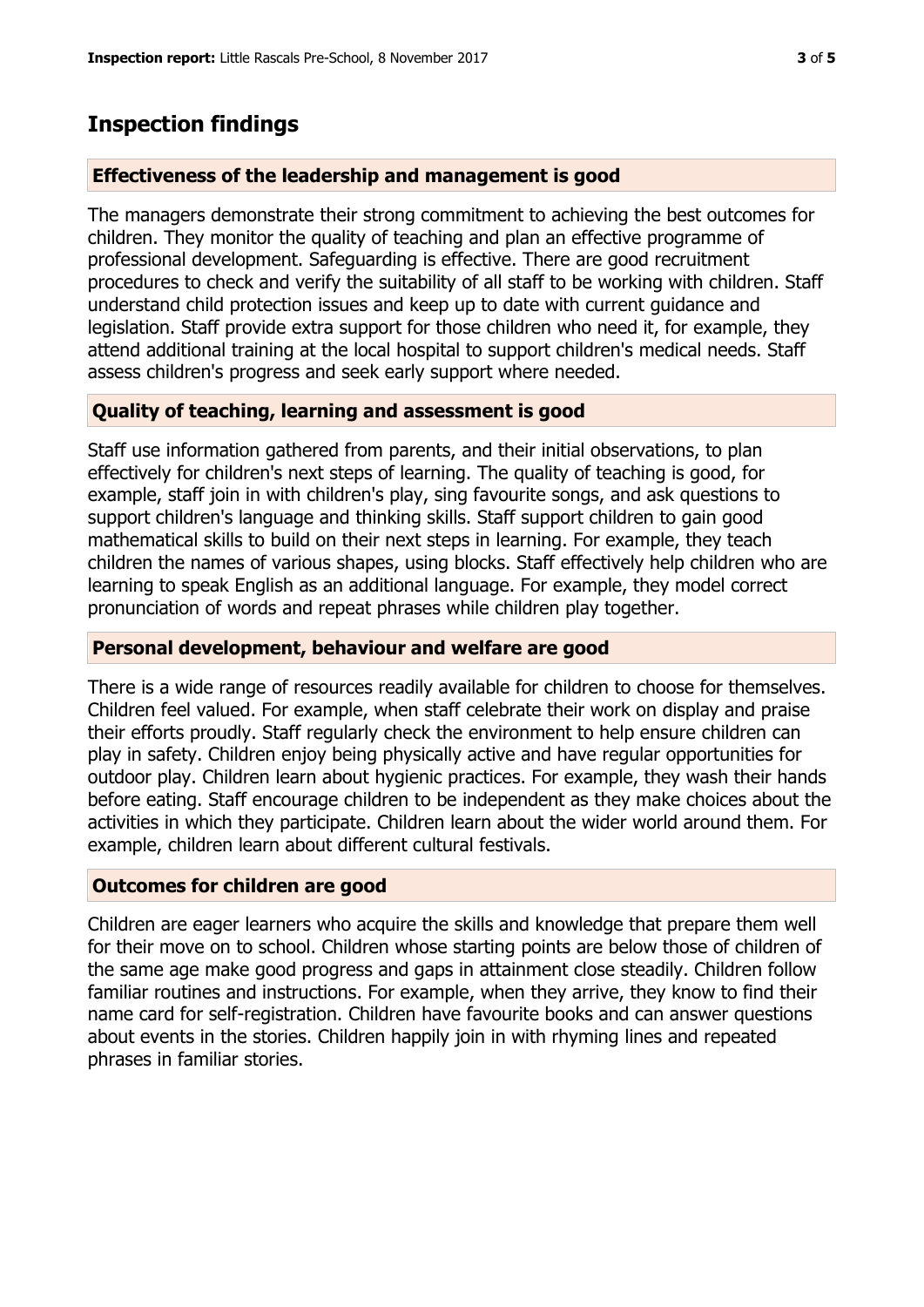## **Setting details**

| Unique reference number                             | EY339482                                                                             |  |
|-----------------------------------------------------|--------------------------------------------------------------------------------------|--|
| <b>Local authority</b>                              | Havering                                                                             |  |
| <b>Inspection number</b>                            | 1085855                                                                              |  |
| <b>Type of provision</b>                            | Sessional provision                                                                  |  |
| Day care type                                       | Childcare - Non-Domestic                                                             |  |
| <b>Registers</b>                                    | Early Years Register, Compulsory Childcare<br>Register, Voluntary Childcare Register |  |
| Age range of children                               | $2 - 4$                                                                              |  |
| <b>Total number of places</b>                       | 32                                                                                   |  |
| Number of children on roll                          | 60                                                                                   |  |
| <b>Name of registered person</b>                    | Little Rascals Partnership                                                           |  |
| <b>Registered person unique</b><br>reference number | RP525831                                                                             |  |
| Date of previous inspection                         | 26 January 2015                                                                      |  |
| <b>Telephone number</b>                             | 01708 550075                                                                         |  |

Little Rascals Pre-School registered in 2006. It is open each weekday from 9am to 3pm, term time only. The pre-school receives funding to provide free early education to children aged two, three and four years. There are a total of 11 staff, including the provision owners, 10 of whom hold relevant early years qualifications.

This inspection was carried out by Ofsted under sections 49 and 50 of the Childcare Act 2006 on the quality and standards of provision that is registered on the Early Years Register. The registered person must ensure that this provision complies with the statutory framework for children's learning, development and care, known as the early years foundation stage.

Any complaints about the inspection or the report should be made following the procedures set out in the guidance 'Complaints procedure: raising concerns and making complaints about Ofsted', which is available from Ofsted's website: www.gov.uk/government/organisations/ofsted. If you would like Ofsted to send you a copy of the guidance, please telephone 0300 123 4234, or email enquiries@ofsted.gov.uk.